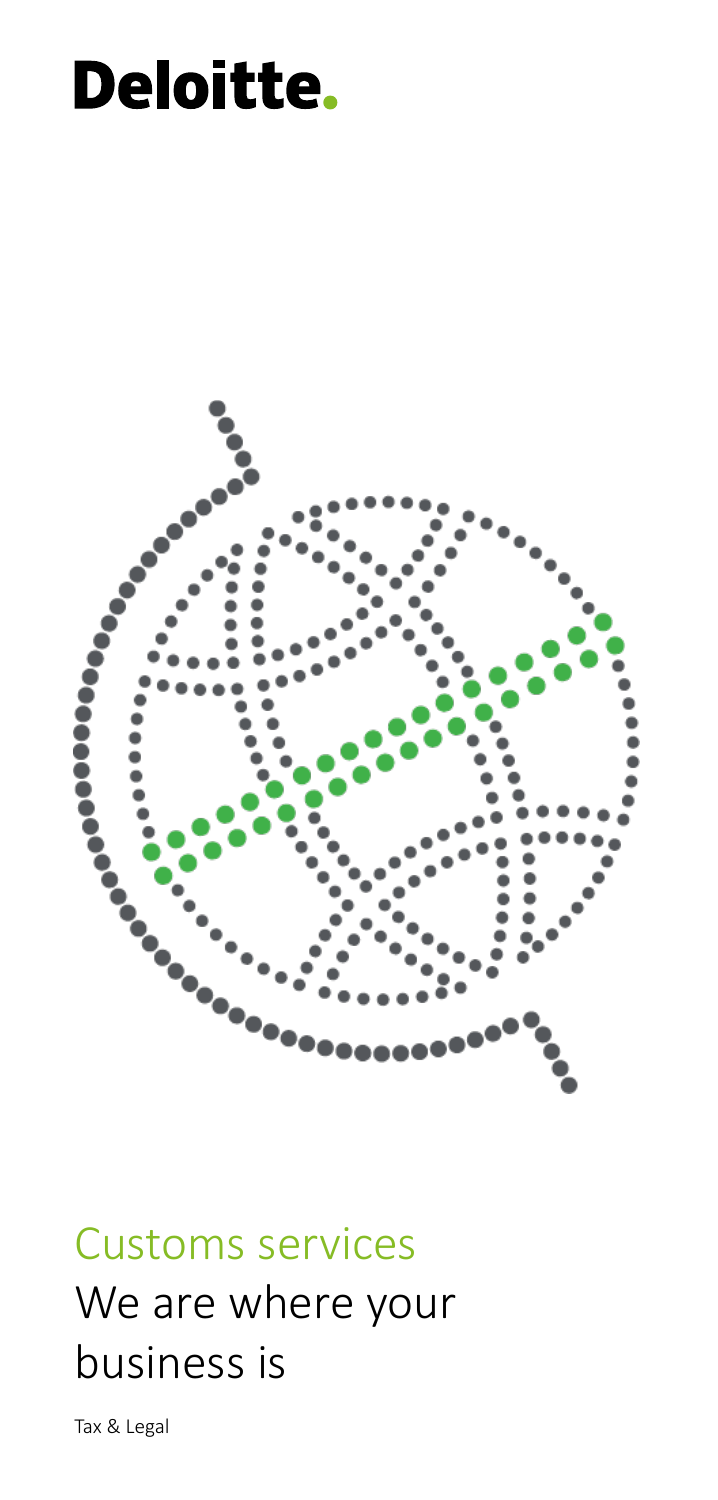#### **Why is it important to understand the customs legislation?**

The Customs Service of Kazakhstan, as a legitimate representative of the Kazakh government, implements the country's customs policy, as part of the domestic and foreign policy of Kazakhstan, in accordance with the tasks assigned to it. The methods by which the customs policy is implemented affect the interests of a wide range of businesses engaged in the import and export of goods. Among these methods are the legal rules and regulations that directly and unambiguously control the actions of all parties involved in implementing the customs policy: on one hand, the customs authorities, and on the other the participants with foreign economic activities.

Under the established regime, observance of all formalities related to the customs legislation is key to carrying out successful foreign economic activity in Kazakhstan.

**What customs-related services are on offer?**

## Consulting participants in foreign economic activity regarding customs issues

Our company provides services aimed directly at assisting clients in the understanding and practical application of existing statutory rules and regulations governing the import and export of goods.

Another key element of our services is to enable businesses to avoid the material and reputational risks associated with violating the customs legislation of Eurasian Economic Union and Republic of Kazakhstan.

In connection with the above we offer several services, including:

- 1. Projects associated with the client's needs.
- 2. Audit projects.
- 3. Projects related to mergers and acquisitions.

These services can obviously be further tailored to deal with the specific issues faced by our clients with respect to their foreign economic activities.

A more detailed description of these services is provided below.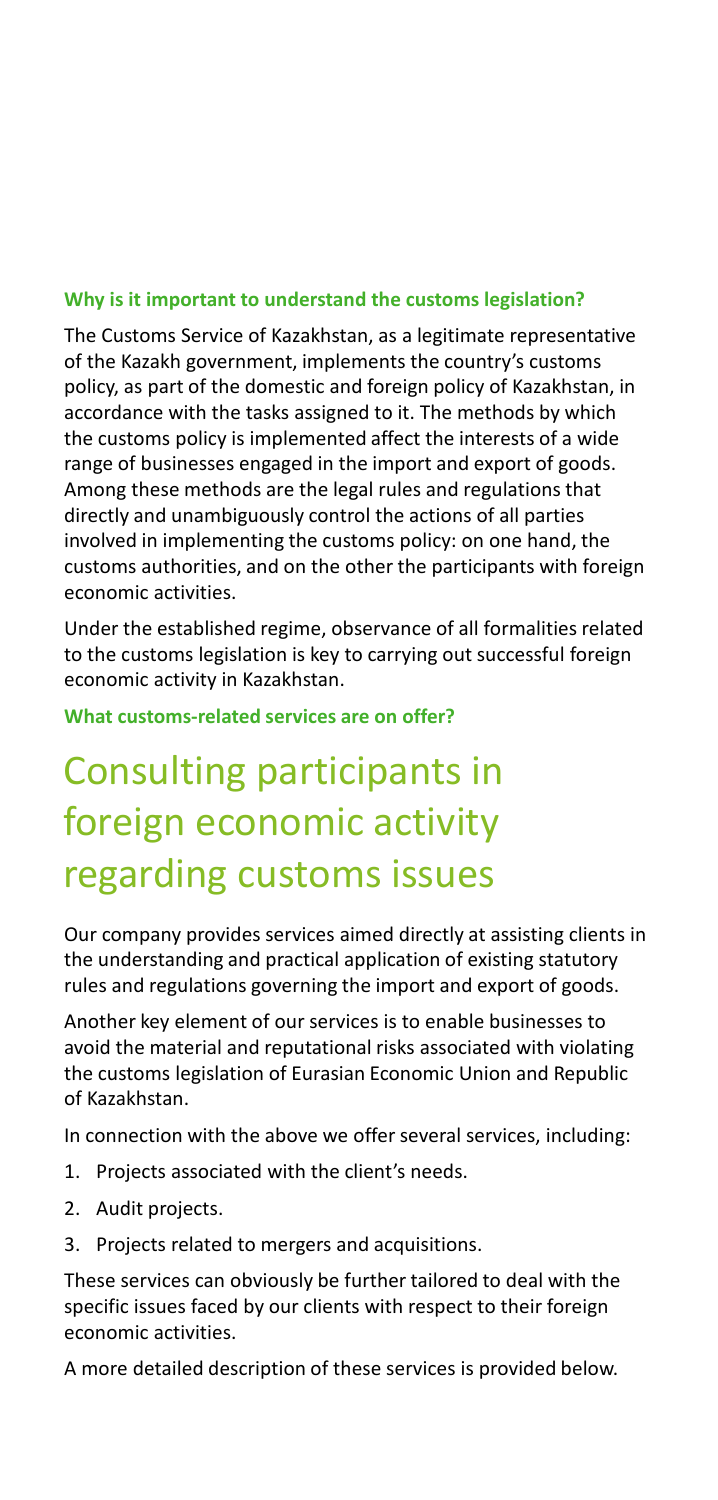#### **1. Projects associated with the client's needs**

- A. Consulting services regarding the application of customs legislation includes consultation on:
	- 1. Application of the provisions of customs legislation in respect of the import/export of goods, including payment of customs duties and taxes.
	- 2. Application of the particular qualities of the periodic, preliminary, temporary customs declaration of goods, including the unassembled, disassembled, incomplete and unfinished forms.
	- 3. Receiving a preliminary decision regarding the classification of goods.
	- 4. Carrying out preliminary calculations of customs duties and taxes applied to imported and exported goods.
	- 5. Other customs related issues, as well as issues with the legislation of the Eurasian Economic Union and Republic of Kazakhstan related to customs declaration and customs control.
	- 6. Protection of intellectual property rights on the part of the customs authorities.
	- 7. Application of the provisions of the customs legislation for inclusion of participants in foreign economic activity in the register of authorised economic operators for the purposes of simplifying certain processes, including conducting a preliminary customs audit to ensure compliance with the terms by which the status of authorised economic operator may be granted to an applicant.
- B. Consulting services with regard to the application of tax legislation on the import and export of goods according to the terms set by the Eurasian Economic Union:
	- Application of the procedure set by the Eurasian Economic Union for levying indirect taxes and the control mechanism for their payment when exporting and importing goods.

\*\*\*

After completing these projects, we provide a memorandum containing the analysis of the current customs legislation, as well as other Kazakh and international legislation considered relevant to the issues raised, practical application of that legislation, an analysis of the situation and possible ways to minimise the risks involved.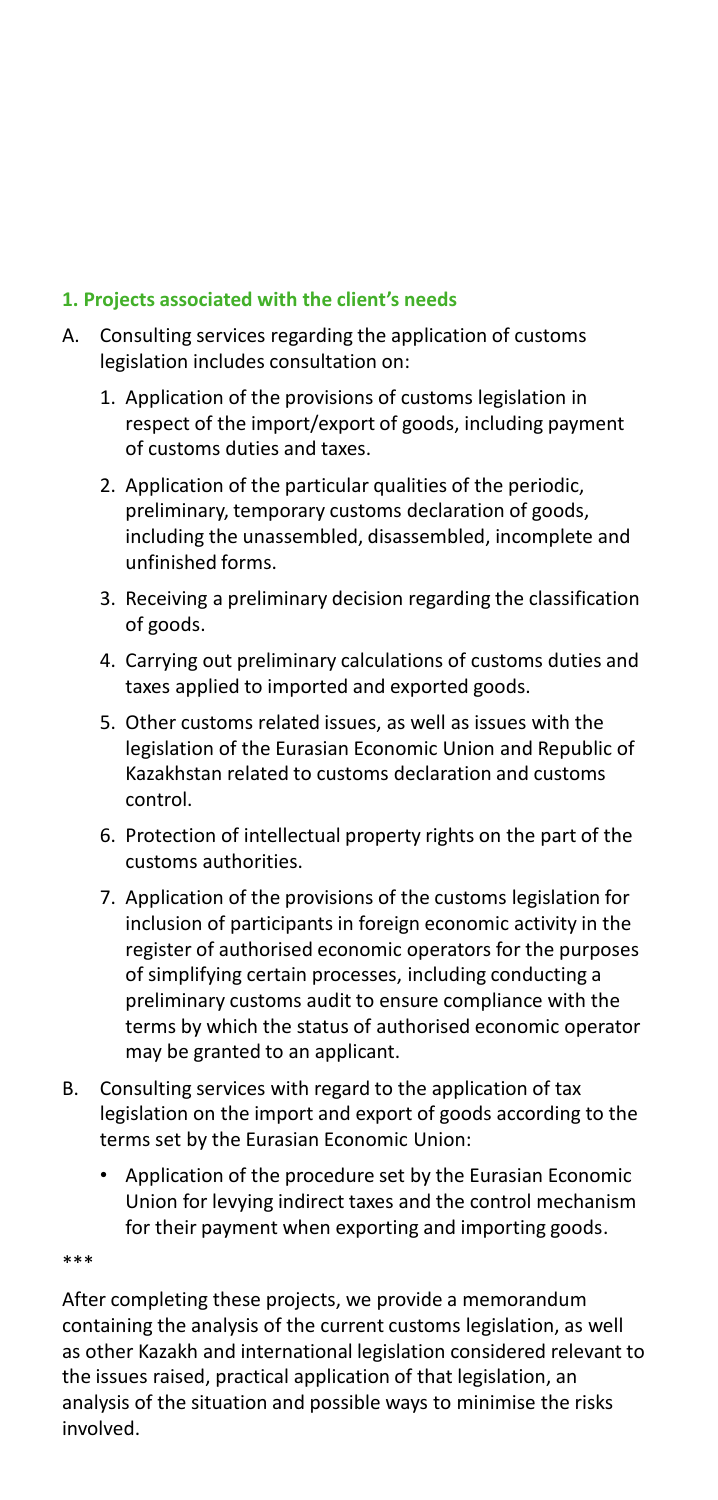#### **2. Audit projects**

## Audit projects are aimed at identifying the possible risks of violating customs legislation

Audit projects are aimed at identifying the possible risks arising for a client having foreign economic activities directly violating customs legislation prior to checks carried out by the customs authorities. These projects are carried out following the release of goods, in accordance with the relevant customs procedure.

The results of these projects allow clients with foreign economic activities to independently identify and correct any mistakes and irregularities in their customs declaration of goods, in order to avoid sanctions stipulated by the customs, administrative and criminal legislation.

An audit project is a review of a customs declaration and other documents, carried out with the following aims:

- 1. To analyse foreign trade agreements, paying close attention to the mandatory availability of articles applied during the customs declaration process;
- 2. To review the structure of import and export operations;
- 3. To analyse the accuracy of calculations to determine the customs value of imported goods;
- 4. To analyse the correct application of customs procedures for goods;
- 5. To analyse the correct application of measures set by the tariff regulations in respect of goods (licensing, certification, etc.);
- 6. To analyse the accuracy of determining the country of origin of imported goods and the application of the correct tariff preferences;
- 7. To analyse customs payments and taxes.

Each audit project is concluded by providing the client with a report containing an analysis of customs declarations and/or declarations for the goods, as well as related customs documents, errors and violations, and recommendations for their possible elimination.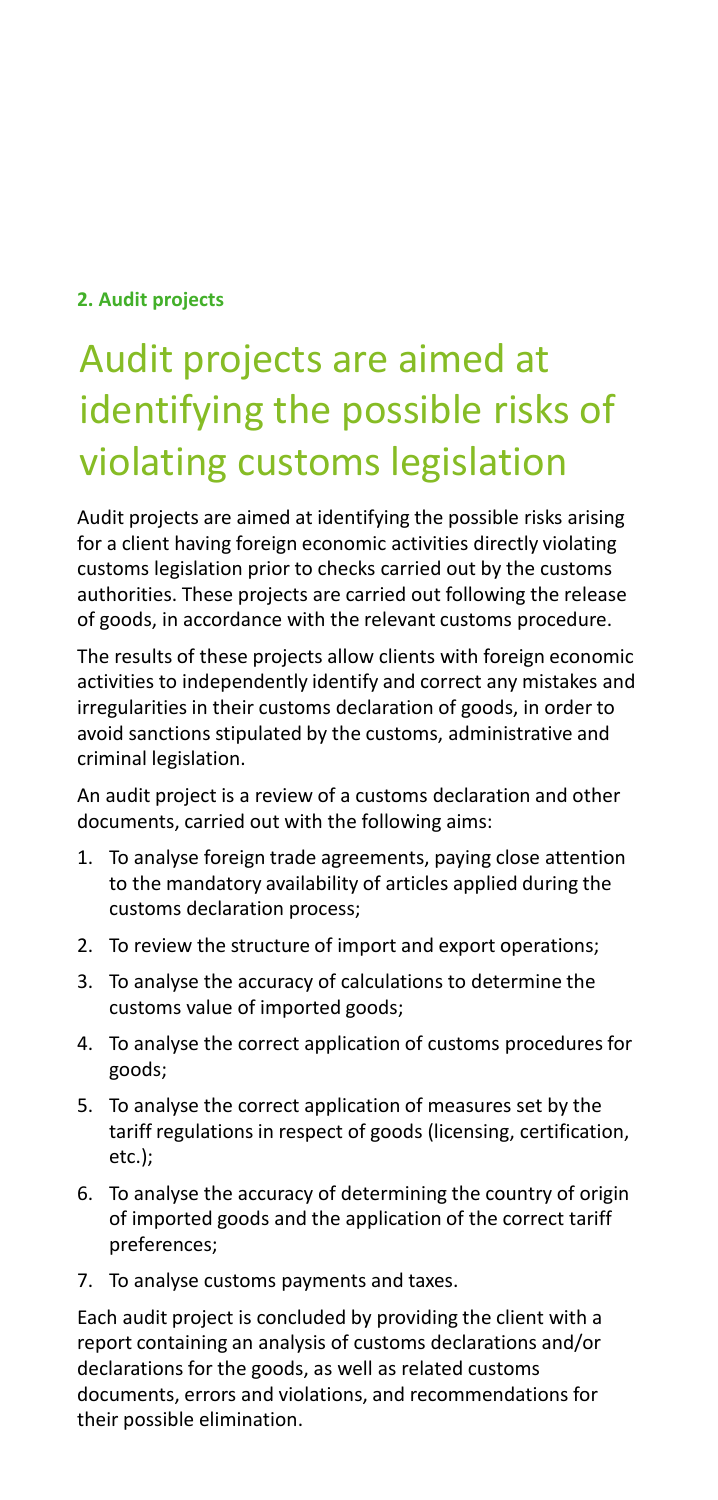#### **3. Projects related to mergers and acquisitions**

Projects related to mergers and acquisitions (M&A) involve carrying out a pre-investment analysis of the foreign economic activity of the target company (customs due diligence) with regard to compliance with customs legislation. The aim of these projects is to avoid the application of sanctions to the acquiring company as stipulated by the customs, administrative and criminal legislation in the event that violations of customs legislation are found to have been committed.

The analysis used to carry out these projects involves a lot of the procedures followed when conducting audit projects.

Each M&A project is concluded by providing the client with a report containing an analysis of the correct application of customs legislation on the import and/or export of goods, as well as any identified risks, a list of the sanctions stipulated by the customs, administrative and criminal legislation, and possible ways of eliminating these risks.

Moreover, this report can be used in the future after the proposed transaction has been completed, in order to better understand the activities of the target company in relation to the import and/or export of goods and vehicles.

#### **How Deloitte can help**

The Deloitte Customs Group was founded within the framework of Deloitte in order to enable us to offer our clients a multilateral approach to their business needs and provide them with high quality consulting services in the field of customs legislation.

The Deloitte customs group provides services aimed directly at the assistance of the participants in foreign economic activity in the understanding and practical application of legally established norms and rules regulating the import and export of goods. Our projects are performed by a team of specialists who have both theoretical and practical knowledge in the field of customs, which, in our opinion, is the key to quality work.